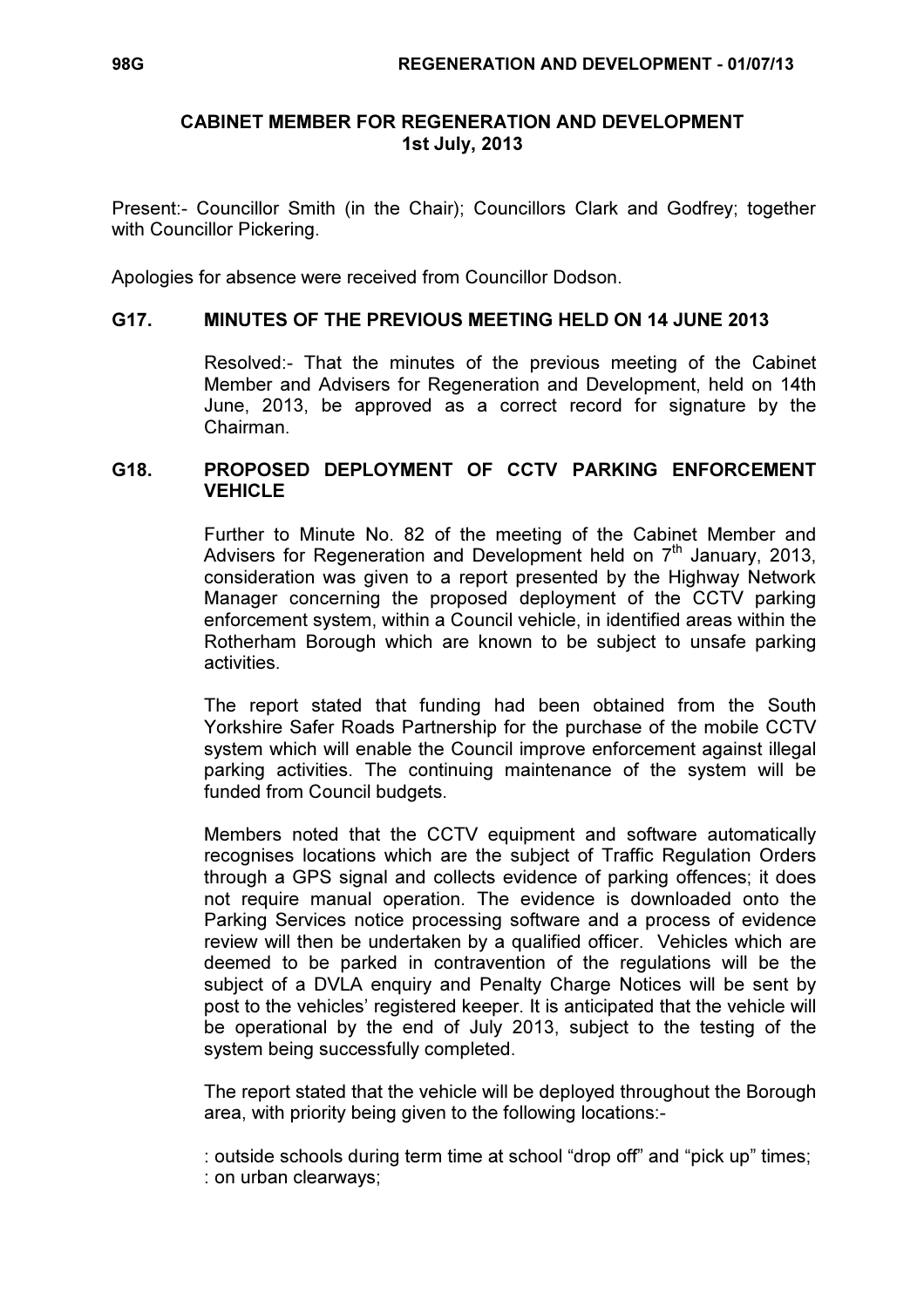: in areas where "loading bans" are in operation;

: restricted bus stops;

: pedestrian crossing points;

: in pre-identified "hot spot" areas where waiting restrictions prevail but the restrictions are very often flouted;

: Hackney Carriage Ranks, including outside 'normal' office hours.

Also detailed in the report was the advice received from the Department for Transport explaining the requirements for public information signs for the project and the marking of the Council vehicle with the standard CCTV sign.

Resolved:- (1) That the report be received and its contents noted.

(2) That the priorities for the deployment of the mobile CCTV enforcement system and vehicle, as detailed in the report now submitted, be approved.

(3) That the methods of communication of the proposed use of the system and vehicle, as detailed in the report now submitted and including the issuing of an appropriate press release, be approved.

(4) That a further report, describing the operational impact of the CCTV enforcement system and vehicle be submitted to a future meeting of the Cabinet Member and Advisers for Regeneration and Development in six months' time.

## G19. REVIEW OF THE EXPERIMENTAL CLOSURE OF BROOM AVENUE AT ITS JUNCTION WITH WICKERSLEY ROAD, ROTHERHAM

 Consideration of this matter was deferred until a future meeting, pending receipt of a report in response to the petition submitted by residents of the Broom Avenue area, opposing the proposed re-opening of the Wickersley Road and Broom Avenue highway junction (Minute No. 7 of the meeting of the Cabinet Member and Advisers for Regeneration and Development held on 3<sup>rd</sup> June, 2013 refers).

# G20. EXCLUSION OF THE PRESS AND PUBLIC

 Resolved:- That, under Section 100A(4) of the Local Government Act 1972, the press and public be excluded from the meeting for the following item of business on the grounds that it involves the likely disclosure of exempt information as defined in Paragraph 3 of Part 1 of Schedule 12A to the Local Government Act 1972 as amended (information relating to the financial/business affairs of any person (including the Council)).

### G21. RIVERSIDE HOUSE - ADDITIONAL FURNITURE

Consideration of this matter was deferred until a future meeting.

### G22. DATE AND TIME OF NEXT MEETING